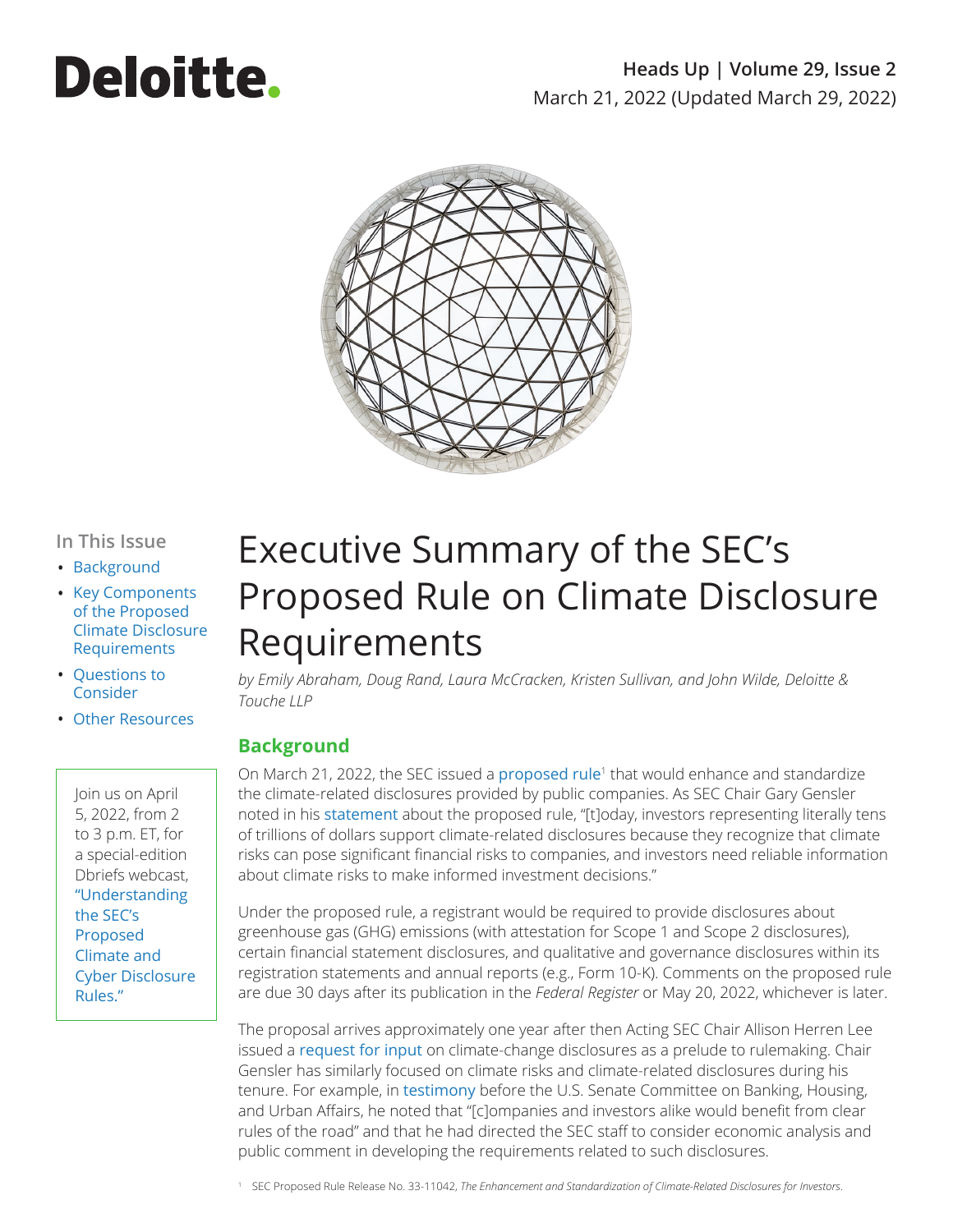#### <span id="page-1-0"></span>**Key Components of the Proposed Climate Disclosure Requirements**

In the proposing release, the SEC noted that certain aspects of the disclosures registrants would be required to provide are similar to those that some companies provide under existing disclosure frameworks and standards, such as the Financial Stability Board's [Task Force on](https://www.fsb-tcfd.org/)  [Climate-Related Financial Disclosures](https://www.fsb-tcfd.org/) (TCFD) and the [Greenhouse Gas Protocol](https://ghgprotocol.org/). Registrants would be required to provide the following types of disclosures:

- <span id="page-1-1"></span>• *Financial statement footnote disclosures*:
	- <sup>o</sup> The impact on financial statement line items related to severe weather events and other natural conditions (e.g., impairment charges, increased loss reserves) and transition activities (e.g., changes in salvage values or useful lives of assets) if such amount exceeds 1 percent of the related line item.
	- <sup>o</sup> The expenditures related to mitigating the risk of severe weather events and other natural conditions and transition activities if such amount exceeds 1 percent of the total amount expensed or capitalized.
	- <sup>o</sup> How severe weather events and other natural conditions and transition activities affected estimates and assumptions reflected in the financial statements.
- *GHG emission disclosures*:
	- <sup>o</sup> Scope 1 and Scope 2 GHG emissions (i.e., from a registrant's owned or controlled operations and purchased or acquired electricity, steam, heat, or cooling, respectively), which would need to be separately disclosed on a disaggregated (by each GHG) and aggregated basis. This disclosure would be required on a gross basis (before consideration of any offsets) and relative to intensity (e.g., tons of carbon dioxide per dollar of revenue).
	- <sup>o</sup> Scope 3 GHG emissions (i.e., from indirect upstream and downstream activities) in gross terms (before consideration of any offsets) and relative to intensity, if the registrant has set a GHG emissions target or goal that includes Scope 3 emissions or if Scope 3 emissions are material. Scope 3 GHG emission disclosures would be subject to securities law safe harbor provisions.
- *Qualitative disclosures*:
	- <sup>o</sup> How climate-related risks have (1) had or are likely to have a material impact on the business and its financial statements as well as (2) affected or are likely to affect the registrant's "strategy, business model, and outlook."
	- <sup>o</sup> The registrant's processes for detecting, evaluating, and managing climate-related risks and whether those processes are integrated into the registrant's broader risk management program.
	- o If a registrant uses an internal carbon price, the registrant's internal carbon price and how such price is determined.
	- o If the registrant uses a scenario analysis to assess its business in the context of climate-related risks, a description of the scenarios, assumptions, and projected financial impacts.
	- o If a registrant has adopted a climate transition plan, a description of such plan as well as relevant targets and metrics.
	- <sup>o</sup> If the registrant has publicly disclosed climate-related targets or goals:
		- The scope of activities encompassed, the time horizon envisioned, and any interim targets established.
		- How the registrant plans to achieve its targets or goals.
		- An update each year of how the registrant is progressing relative to its targets or goals and how such progress has been achieved.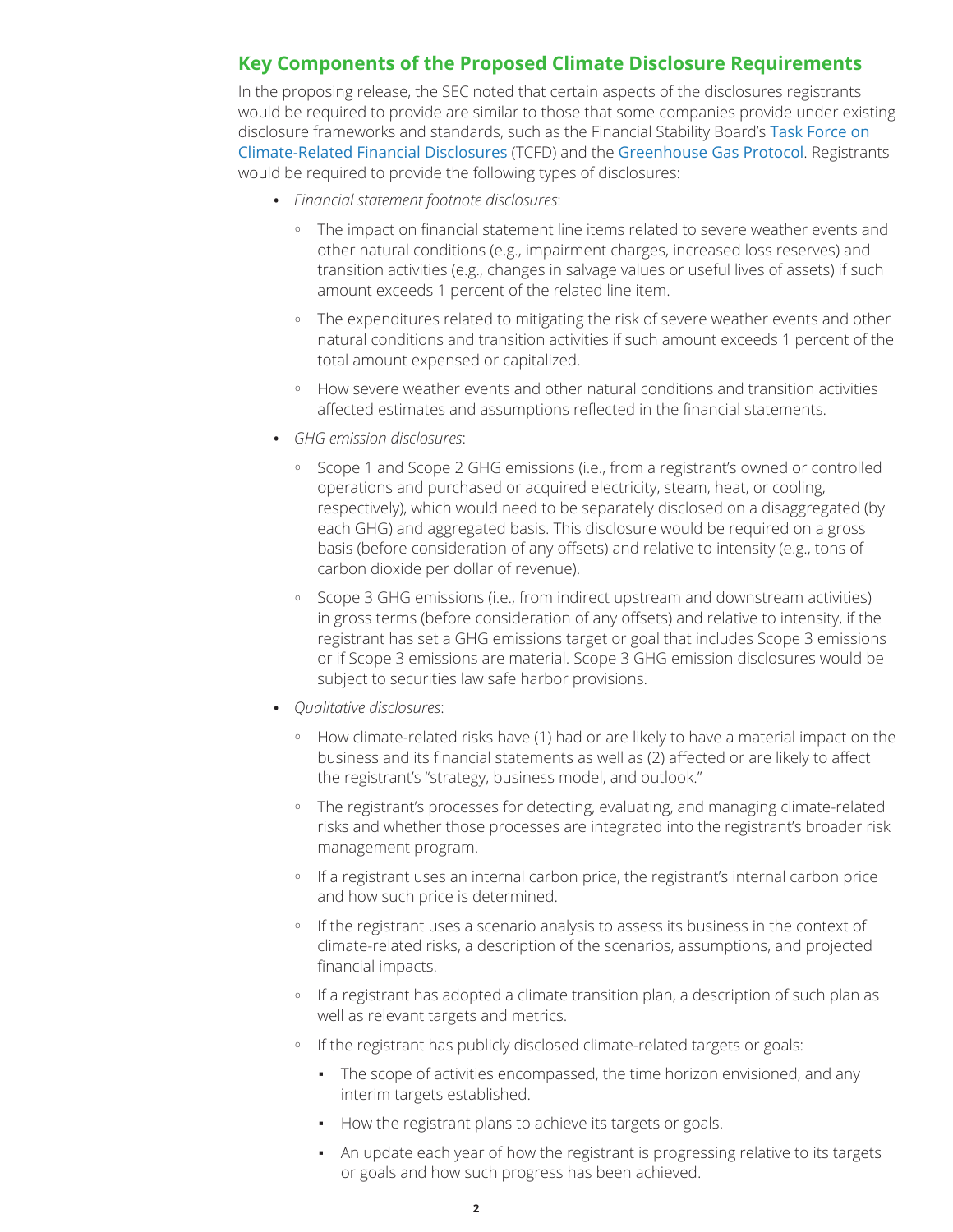- **•** If carbon offsets or renewable energy certificates (RECs) have been used as part of the plan to achieve climate-related targets or goals, information about the carbon offsets or RECs, including how much of the progress made is attributable to offsets or RECs.
- *Governance disclosures* How the registrant's board of directors and management oversee climate-related risks, the risk management process, and the registrant's response.
- *Location, timing, and applicability of the required disclosures* Under the proposed rule, a registrant would provide the disclosures in its registration statements as well as its annual reports filed under the Securities Exchange Act of 1934. The disclosures outlined in the [financial statement footnote disclosures](#page-1-1) section above would be required in the financial statements, whereas the remaining disclosures, including GHG emissions, would be required in a newly created section of Form 10-K (Item 6) immediately before MD&A. The disclosures would be due at the same time as a registrant's annual report and would be required for both domestic and foreign registrants. As discussed below, smaller reporting companies would be exempt from Scope 3 GHG emission disclosure requirements.
- *Attestation requirements* The financial statement footnote disclosures would be subject to existing financial statement audit requirements. The Scope 1 and Scope 2 GHG emission disclosures would be subject to limited assurance during a phase-in period, followed by reasonable assurance.

| <b>Registrant Type</b>  | <b>All Disclosures</b><br><b>Except Scope 3</b><br><b>GHG Emission</b><br><b>Disclosures</b> | <b>Scope 3 GHG</b><br><b>Emission</b><br><b>Disclosures</b> | <b>Attestation on Scope 1</b><br>and Scope 2 GHG Emission<br><b>Disclosures</b> |
|-------------------------|----------------------------------------------------------------------------------------------|-------------------------------------------------------------|---------------------------------------------------------------------------------|
| Large accelerated filer | 2023                                                                                         | 2024                                                        | Limited assurance $-2024$<br>Reasonable assurance - 2026                        |
| Accelerated filer       | 2024                                                                                         | 2025                                                        | Limited assurance $-2025$<br>Reasonable assurance - 2027                        |
| Nonaccelerated filer    | 2024                                                                                         | 2025                                                        | Not required                                                                    |

• *Phase-in period of the proposed rule* — If the proposed rule's requirements become effective in December 2022, the mandatory compliance date for their adoption for a registrant with a calendar year-end would be as follows:

Smaller reporting companies would be exempt from Scope 3 GHG emission disclosures and would have an additional year of transition (i.e., all other disclosures would be required in 2025).

For a comprehensive analysis of the proposed rule, see Deloitte's March 29, 2022, *[Heads Up](https://dart.deloitte.com/USDART/home/publications/deloitte/heads-up/2022/sec-analysis-climate-disclosures)*.

#### <span id="page-2-0"></span>**Questions to Consider**

In a recent [Deloitte survey](https://www2.deloitte.com/us/en/pages/about-deloitte/articles/press-releases/us-public-companies-prepare-for-increasing-demand-for-high-quality-esg-disclosures.html) of 300 finance, accounting, sustainability, and legal executives at public companies with over \$500 million in revenue, more than half (57 percent) indicated that data availability (access) and data quality (accuracy or completeness) remain their greatest challenges with respect to environmental, social, and governance (ESG) data for disclosure. Less than a quarter (21 percent) of respondents currently have an ESG council or working group focused on ESG topics; however, more than half (57 percent) are actively working to establish one. A strong majority (82 percent) also believe that they will need additional resources to generate ESG disclosures that meet the information needs of critical stakeholders.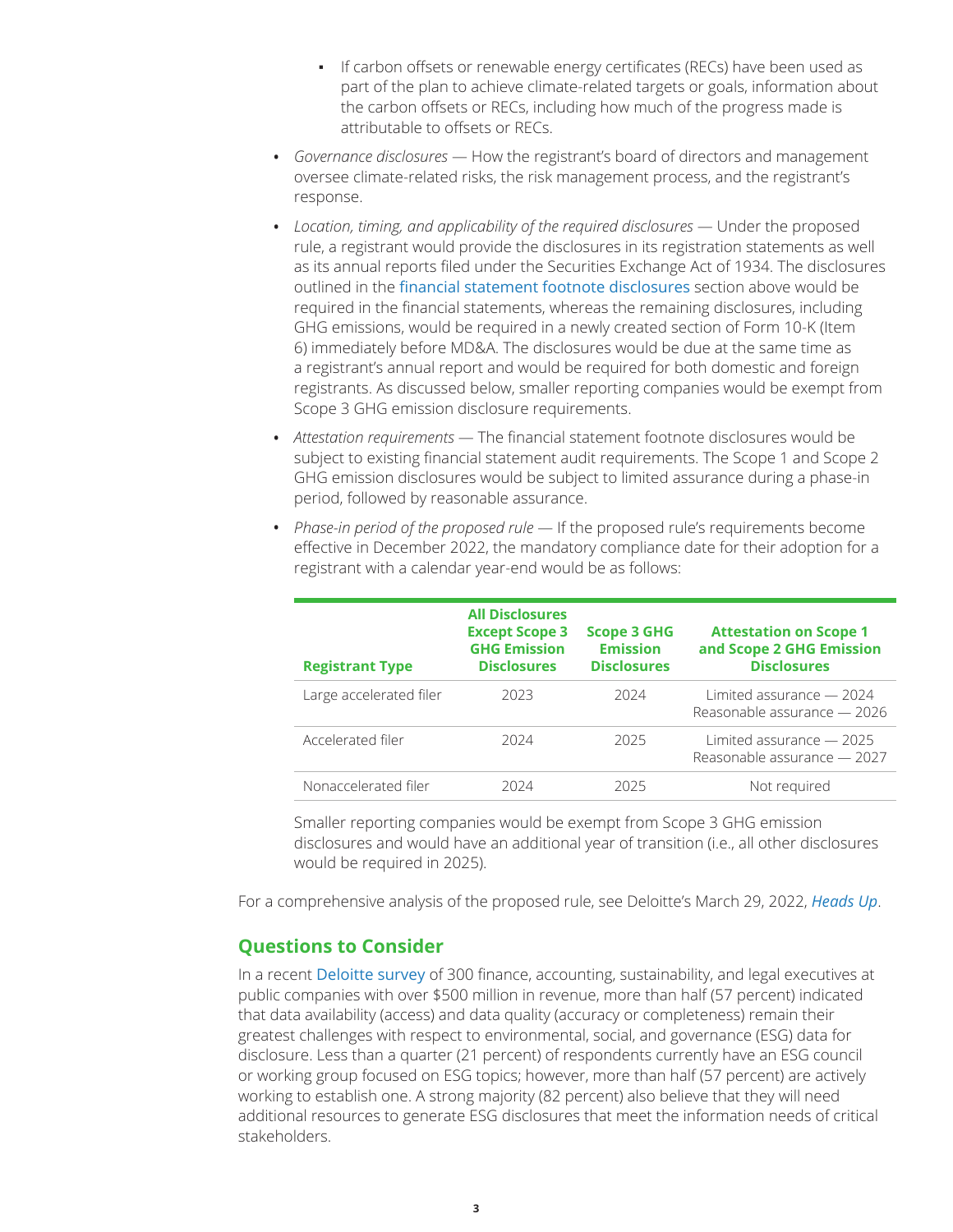Given the challenges expressed by survey respondents and in anticipation of the final rule, companies may wish to begin preparing now by using the proposed rule as a framework and by considering the following questions:

- With whom does the oversight responsibility for climate-related or other ESG risks and opportunities reside? What involvement does finance, internal audit, the audit committee, or the board of directors have? What policies and procedures are in place to govern such involvement?
- What climate-related information is currently gathered and available? What level of assurance is currently obtained over this information? What additional information (if any) would need to be developed or gathered (including for disclosure in the audited financial statements)?
- How does the company evaluate the materiality of climate-related disclosures? Are there systems and processes in place for gathering the necessary information for determining whether such disclosures are material?
- What disclosure controls and procedures are in place to address the proposed rule's disclosure requirements, and what internal controls over financial reporting are in place to address the disclosure that would be required in the audited financial statements?
- When is climate-related information currently prepared and reviewed? How does that timing compare with the reporting deadlines proposed by the SEC? What resources (e.g., people, processes, technologies) would the company need to meet the proposed reporting deadlines?

As noted above, the SEC has indicated that the proposed rule is consistent with existing frameworks or standards, such as those recommended by the TCFD and the GHG Protocol. Therefore, registrants that already provide such disclosures may be better positioned to implement the proposed rule's requirements.

#### <span id="page-3-0"></span>**Other Resources**

In addition to the resources discussed above, Deloitte resources such as the following may help companies assess their approach to climate-related disclosures:

- *[Heads Up #DeloitteESGNow Setting the Standard: When ESG and Climate](https://dart.deloitte.com/USDART/home/publications/deloitte/heads-up/2021/esg-cop26)  [Reporting Meet Financial Reporting](https://dart.deloitte.com/USDART/home/publications/deloitte/heads-up/2021/esg-cop26)*.
- *[Financial Reporting Alert Financial Reporting Considerations Related to](https://dart.deloitte.com/USDART/home/publications/deloitte/financial-reporting-alerts/2021/environmental-events)  [Environmental Events and Activities](https://dart.deloitte.com/USDART/home/publications/deloitte/financial-reporting-alerts/2021/environmental-events)*.
- *[Heads Up SEC Publishes Sample Comments on Climate-Change Disclosures](https://dart.deloitte.com/USDART/home/publications/deloitte/heads-up/2021/sec-comments-climate-change-disclosures)*.
- *[Heads Up SEC Requests Input on Climate-Related and Other ESG Disclosures](https://dart.deloitte.com/USDART/home/publications/deloitte/heads-up/2021/sec-climate-related-and-other-esg-disclosures)*.
- *[Defining the Role of the Audit Committee in Overseeing ESG](https://www2.deloitte.com/us/en/pages/center-for-board-effectiveness/articles/defining-the-role-of-the-audit-committee-in-overseeing-ESG.html)*.

See also:

- *[Sustainability and Business The Call to Action: Build Back Better](https://www.cgma.org/resources/reports/sustainability-and-business-the-call-to-action-build-back-better.html?vngagetrans=LTvELYVlKcLubKQYbsMG)*.
- *[Sustainability Frameworks & Standards: Sustainability Accounting Standards Board](https://www.cgma.org/resources/reports/sustainability-frameworks-and-standards-sustainability-accounting-standards-board.html?vngagetrans=LTvELYVlKcLubKQYbsMG)*.
- *[Sustainability and Business Environmental Protection Introduction: Putting the E](https://insights.cgma.org/story/sasb_epi-putting-the-e-in-esg/?draft=93b11a13-2db7-45e4-9ad5-5d1fd670e7e5&vngagetrans=011yRoULZYlAsYZ5Nvdh)  [in ESG](https://insights.cgma.org/story/sasb_epi-putting-the-e-in-esg/?draft=93b11a13-2db7-45e4-9ad5-5d1fd670e7e5&vngagetrans=011yRoULZYlAsYZ5Nvdh)*.
- *[Considerations of ESG-Related Matters in an Audit of Financial Statements](https://www.aicpa.org/resources/download/considerations-of-esg-related-matters-in-an-audit-of-financial-statements)*.
- *[ESG Reporting and Attestation: A Roadmap for Audit Practitioners](https://us.aicpa.org/content/dam/aicpa/interestareas/businessindustryandgovernment/resources/sustainability/downloadabledocuments/caq-esg-reporting-and-attestation-roadmap-2021-Feb-v2.pdf)*.